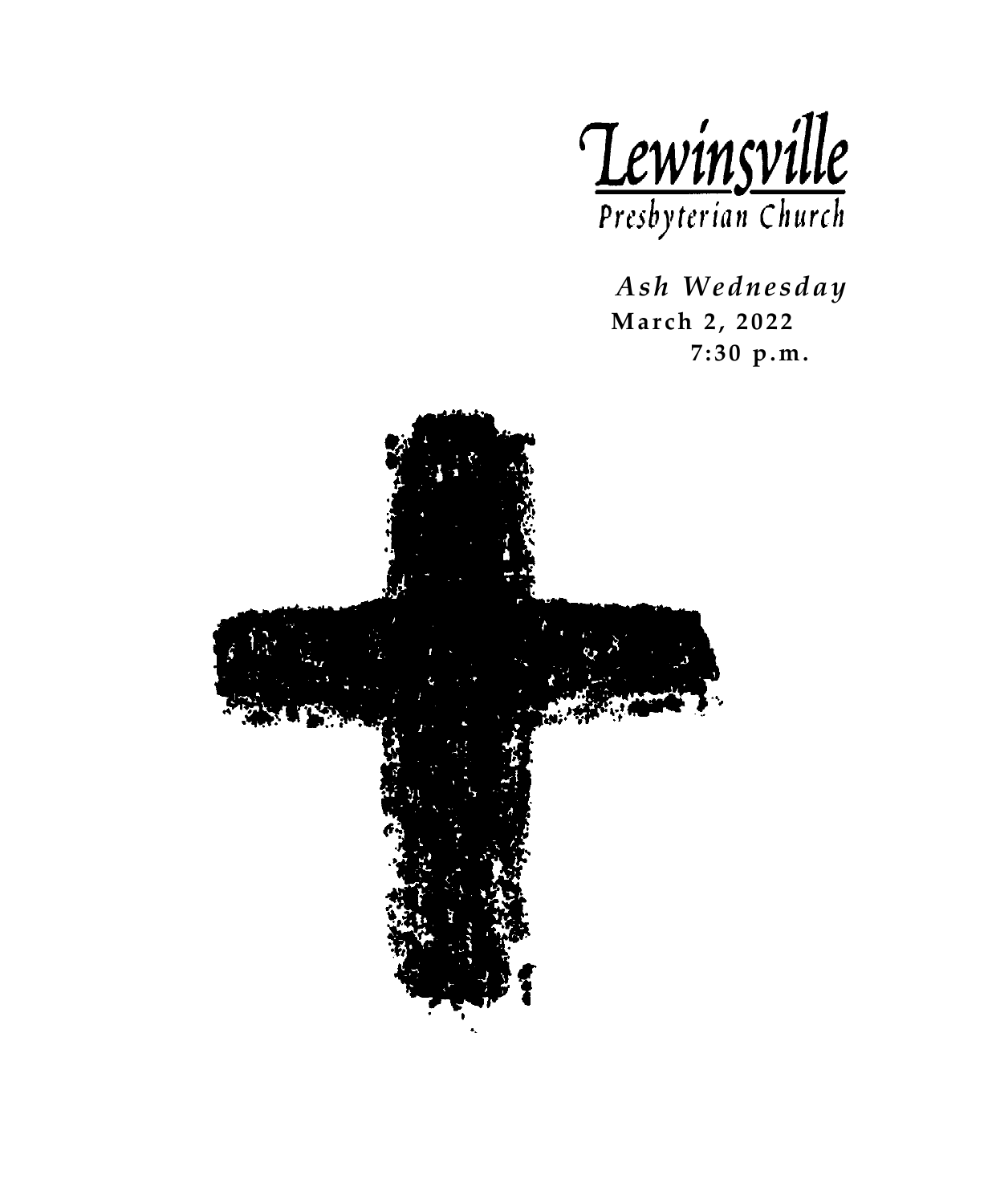**WELCOME**. We're glad to gather together as a community of faith today. No matter where you are on the journey of faith, you are welcome here, to join in worship and service. All are invited to a time of refreshment and conversation immediately following worship outside in the parking lot off the Great Falls Street side of the building

#### **In order to provide a safe, loving, and welcoming environment for our youngest, unvaccinated congregants, as well as immune-compromised congregants, we ask that you wear a mask while inside the building. Thank you so much for your cooperation**.

Please turn off all cellular phones and watch alarms during worship. Please refrain from using flash photography during the worship service.

|                                | Leadership at Lewinsville       |                       |
|--------------------------------|---------------------------------|-----------------------|
|                                | <b>Ruling Elders</b>            |                       |
| Clerk of Session: Linda Bender |                                 | Treasurer: Janet Gale |
| Ruth Baxley                    | Pat Buss                        | John Day              |
| <b>Bruce Douglass</b>          | Phil Church                     | Siobhan Grayson       |
| David Gunter                   | Phil Cooke                      | Nate Jones            |
| Cathy Saunders                 | Carol Kaffenberger              | Kelly Sexton          |
|                                | Deacons/*Denotes Stephen Leader |                       |
| Gary Eames (co-chair)          | Andrew Borene                   | Banafshe Aghvami      |
| Emily Foster (co-chair)        | Sharon Gamble (secretary)       | Diane Alden           |
| Charlie Mendenhall             | Suzanne Parisi                  | Janet Kohlenberger    |
| Rachel Russell                 | Roberta Wolfe                   |                       |
| Pat Matheson*                  |                                 | Karen Siple*          |

**HEARING ASSISTANCE** devices are available from the ushers or the audio/video console at the rear of the sanctuary.

**PILLOWS** are available in the coat room, just outside the narthex, to help make the pew more comfortable during worship. Feel free to borrow a pillow and return it after worship.

**MISS A WORSHIP SERVICE?** Sermons are posted every week on our website, www.lewinsville.org.

**INTERESTED IN LEARNING MORE ABOUT LEWINSVILLE CHURCH?** – Visit the web page [www.lewinsville.org](http://www.lewinsville.org/) or call the church office.

#### **NOTES FOR WORSHIP:**

GG – Glory to God The Presbyterian Hymnal CG – OT - Pew Bible Old Testament Renew! - Renew! Hymnal (grey) NT - Pew Bible New Testament

# **LEWINSVILLE P RESBYTERIAN C HURCH**

*Ash Wednesday*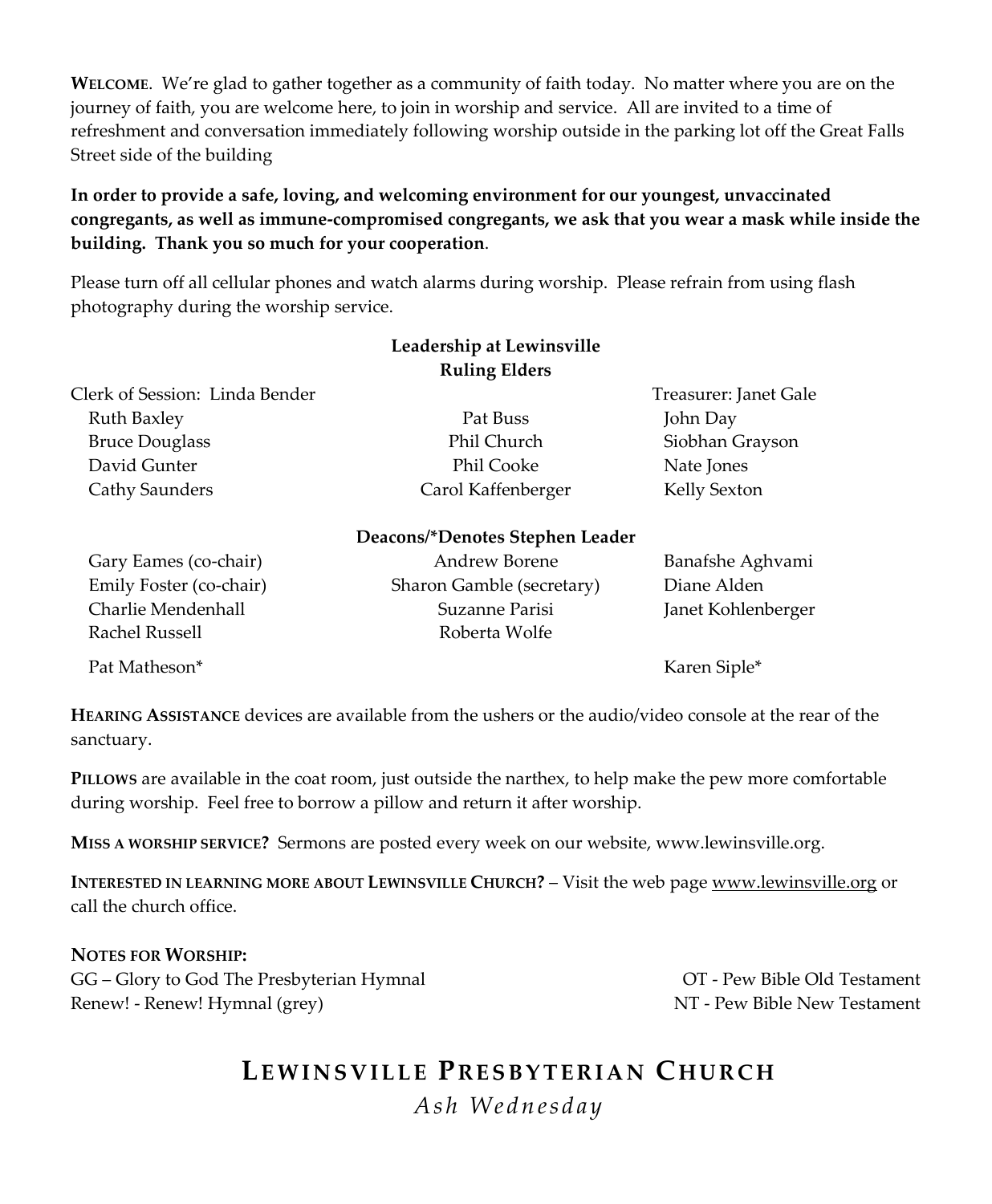\* *If you are able, please stand* †† *Latecomers seated*

# **G ATHE RING**

*Please gather for worship in silence.*

PRELUDE *Ich ruf zu dir, Herr Jesu Christ BWV 639* Johann Sebastian Bach

#### \* CALL TO WORSHIP

*God sent Christ into the world not to condemn the world, but that the world might be saved through him.*

## **God's steadfast love endures forever.**

*God is our refuge and strength, a very present help in trouble. Therefore we will not fear, though the world should change, though the mountains shake in the heart of the sea; though the waters roar and foam, though the mountains tremble with its tumult.*

# **Let us worship God.**

| * HYMN | Forty Days and Forty Nights | GG 167                 |
|--------|-----------------------------|------------------------|
|        |                             | AUS DER TIEFE RUFE ICH |

# **T HE WORD**

#### PRAYER FOR ILLUMINATION

| <b>SCRIPTURE READING</b>                   | 2 Corinthians 5:20b-6:10<br><i>Isaiah 58:1-12</i> | NT p. 581<br>OT p. 688    |
|--------------------------------------------|---------------------------------------------------|---------------------------|
| The Word of the Lord.<br>Thanks be to God. |                                                   |                           |
| <b>SERMON</b>                              | The Fasting that God Chooses                      | The Rev. Dr. Scott Ramsey |

\* HYMN *The Glory of These Forty Days* GG 165

ERHALT UNS, HERR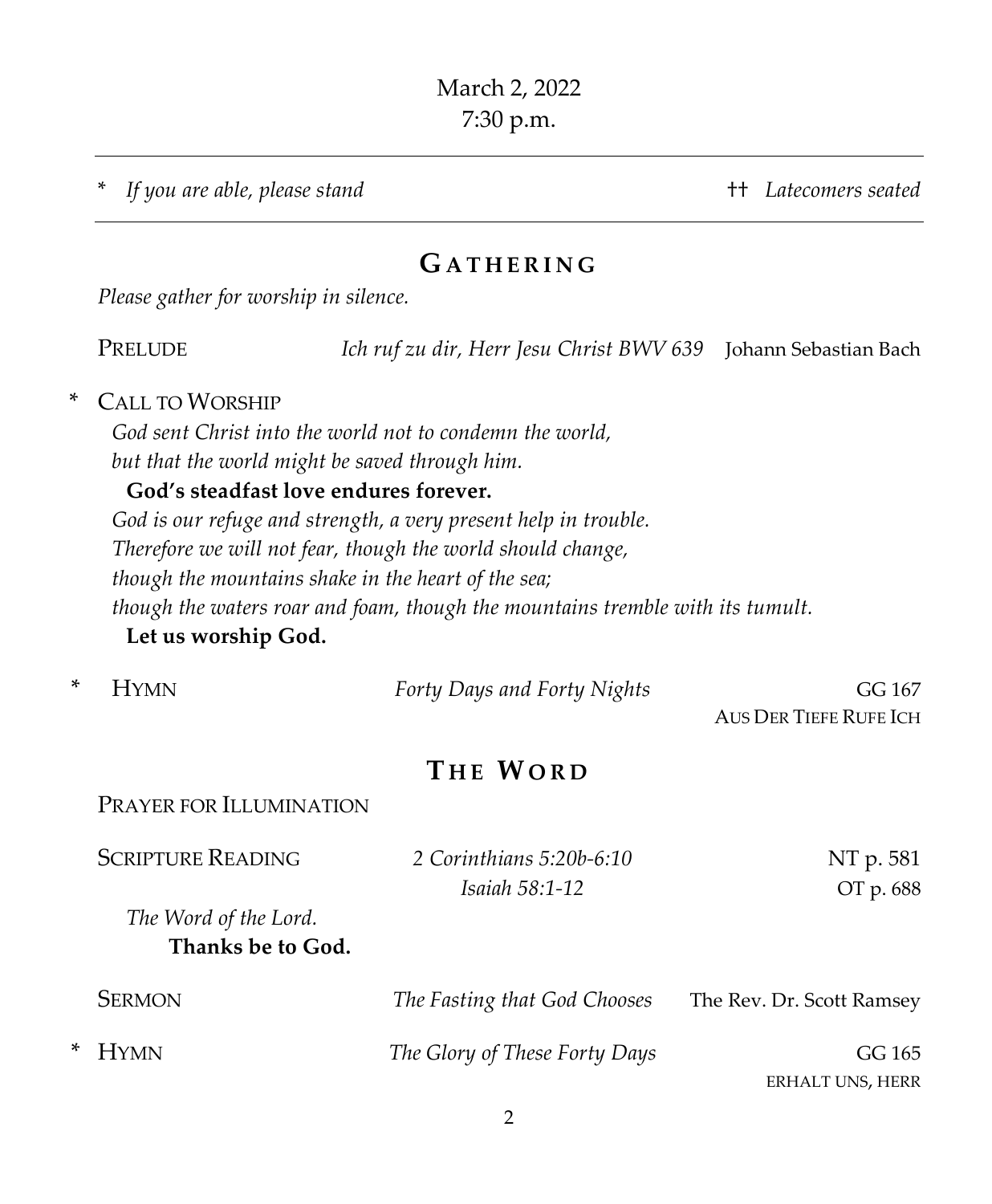# INVITATION TO OBSERVANCE OF A HOLY LENT

#### LITANY OF PENITENCE

*Let us pray:* **Holy and merciful God, we confess to you and to one another, and to the whole communion of saints in heaven and on earth, that we have sinned by our own fault in thought, word, and deed, by what we have done, and by what we have left undone.**

*We have not loved you with our whole heart, and mind, and strength. We have not loved our neighbors as ourselves. We have not forgiven others as we have been forgiven.*

#### **Have mercy on us, O God.**

*We have not listened to your call to serve as Christ served us. We have not been true to the mind of Christ. We have grieved your Holy Spirit.*

# **Have mercy on us, O God.**

*We confess to you, O God, all our past unfaithfulness: The pride, hypocrisy, and impatience in our lives,*

# **we confess to you, O God.**

*Our self-indulgent appetites and ways and our exploitation of other people,*

**we confess to you, O God.**

*Our anger at our own frustration and our envy of those more fortunate than ourselves,*

# **we confess to you, O God.**

*Our intemperate love of worldly goods and comforts, and our dishonesty in daily life and work,*

#### **we confess to you, O God.**

*Our negligence in prayer and worship,*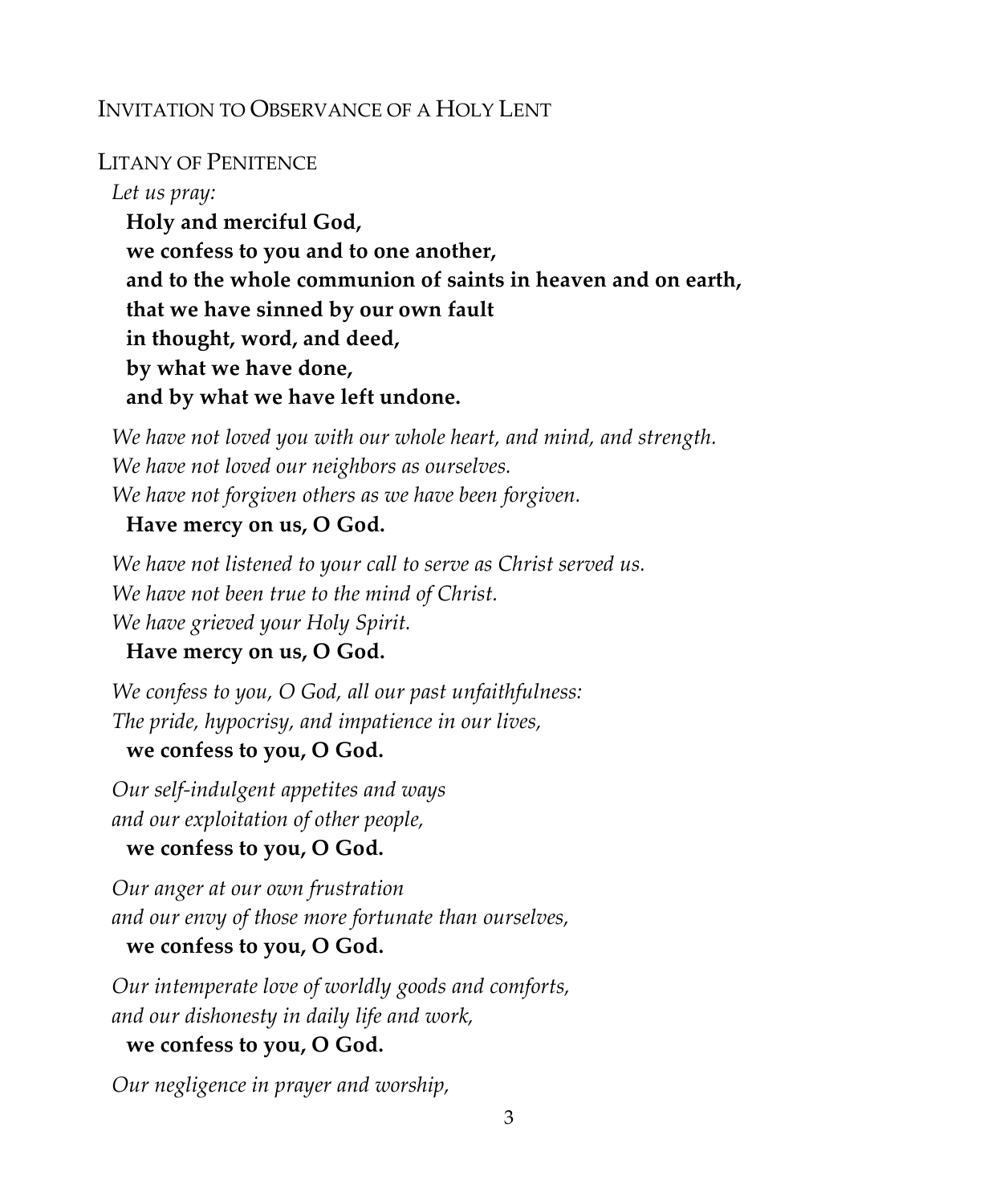*and our failure to commend the faith that is in us,* **we confess to you, O God.**

*Accept our repentance, O God, for the wrongs we have done. For our neglect of human need and suffering and our indifference to injustice and cruelty,*

# **accept our repentance, O God.**

*For all false judgments, for uncharitable thoughts toward our neighbors, and for our prejudice and contempt toward those who differ from us,*

# **accept our repentance, O God.**

*For our waste and pollution of your creation and our lack of concern for those who come after us,*

# **accept our repentance, O God.**

*Restore us, O God, and let your anger depart from us.* **Favorably hear us, O God, for your mercy is great.**

# **S ACRAMENT OF THE L ORD ' S S UPPER**

*All who profess faith in Jesus Christ are invited to the table.* THE INVITATION THE GREAT THANKSGIVING *The Lord be with you.* **And also with you.** *Lift up your hearts.* **We lift them to the Lord.** *Let us give thanks to the Lord our God.* **It is right to give our thanks and praise.**

*Prayer is offered.*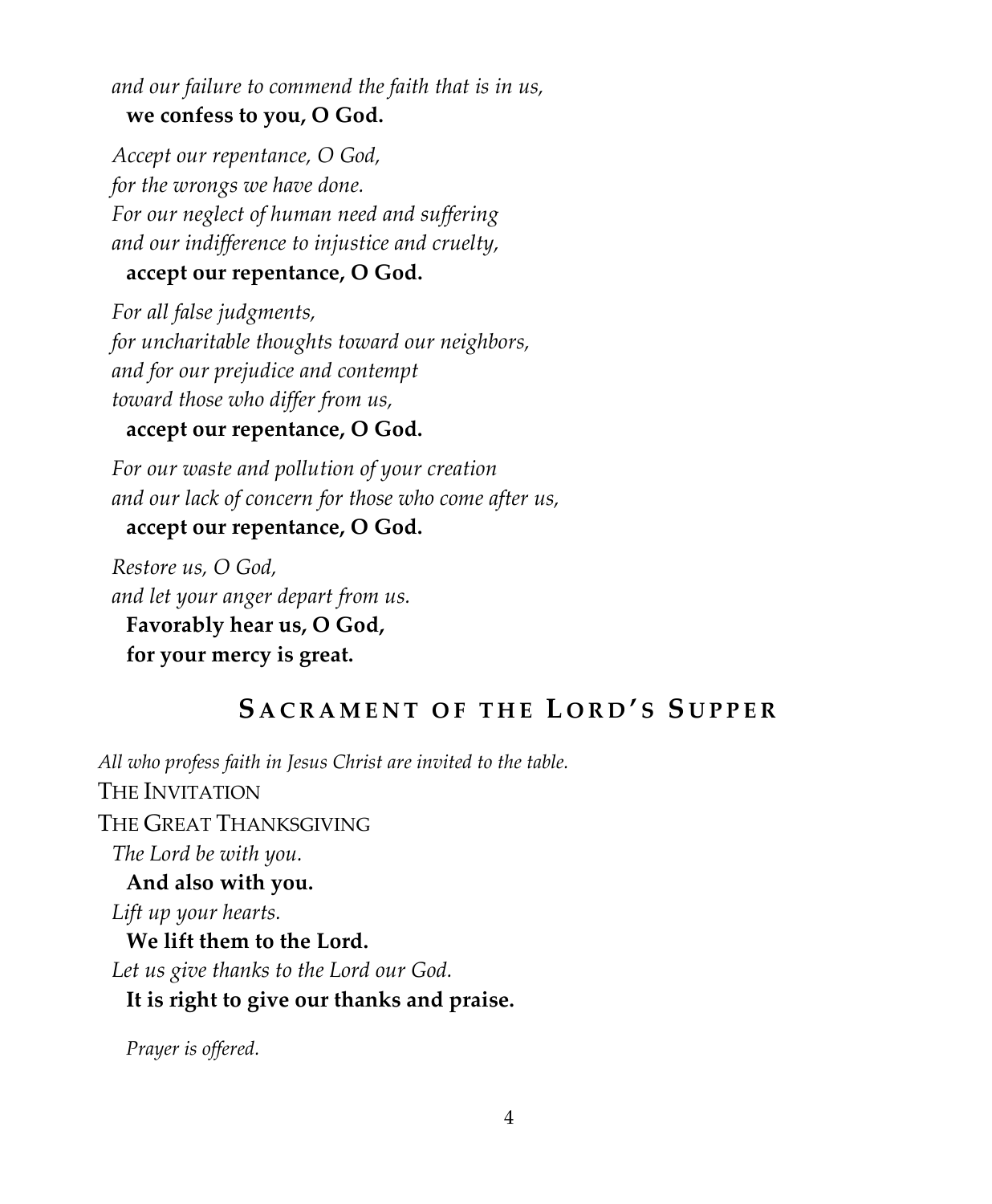…*and with all the faithful of every time and place, who forever sing to the glory of your name:* Franz Schubert Franz Schubert

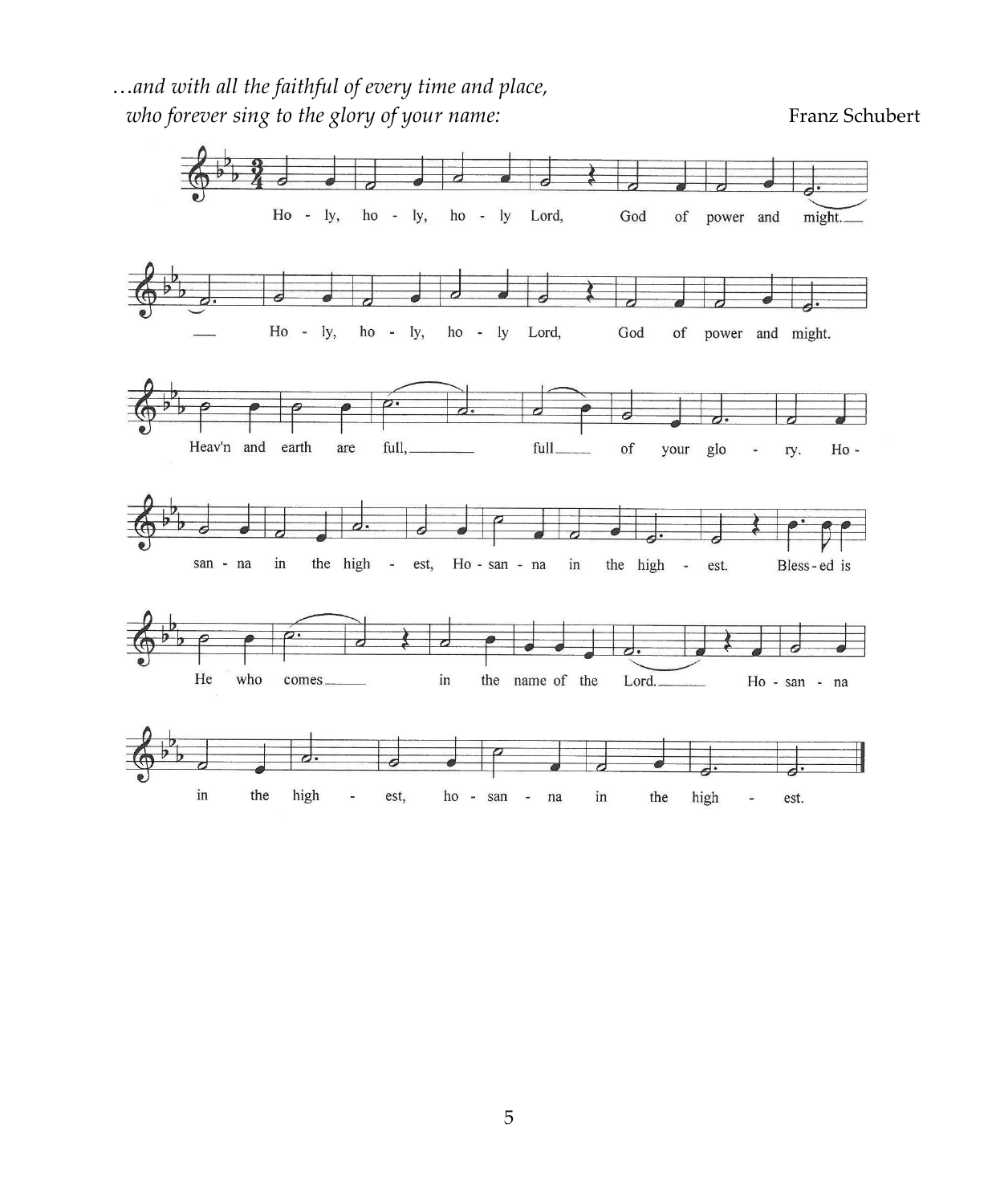*Prayer continues.*

#### PRAYER AND THE LORD'S PRAYER

**Our Father, who art in heaven, hallowed be thy name. Thy kingdom come, thy will be done, on earth as it is in heaven. Give us this day our daily bread; and forgive us our debts, as we forgive our debtors; and lead us not into temptation, but deliver us from evil. For thine is the kingdom and the power and the glory, forever. Amen.**

### THE BREAKING OF BREAD AND THE POURING OF THE CUP

*The gifts of God for the people of God.*

**Amen.**



#### IMPOSITION OF ASHES

*Following the choir, the congregation is invited to receive the imposition of ashes and then proceed to the table to receive the Lord's Supper. Ushers will indicate when each pew may receive. Please leave your pew by the side aisle, and proceed to the rear of the sanctuary where you may receive ashes. Ashes may be imposed on your forehead, or you can present one of your hands palm down to have the ashes imposed on the back of your hand.*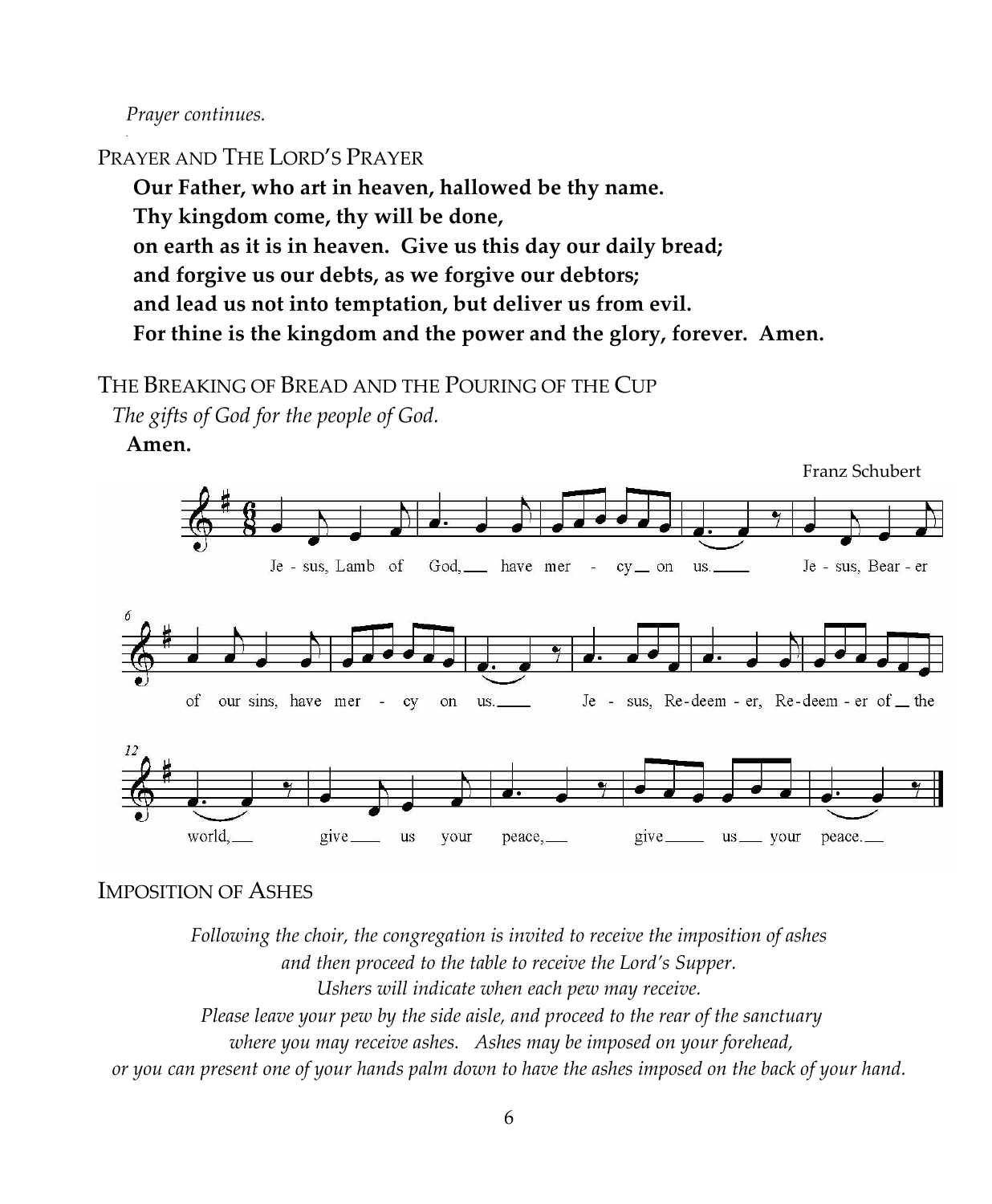*After being marked with ashes, please proceed down the center aisle toward the table. If you do not want to be marked with ashes, simply proceed up the center aisle to receive communion.*

*Communion will be served at the front of the sanctuary. After receiving the bread and cup, you may return to your pew using the side aisles. Those not desiring or unable to come forward may so indicate to the ushers, and the bread and cup will be brought to the pew so all may partake. Gluten-free crackers are available. Please indicate your preference.*

*.*

MUSIC DURING IMPOSITION OF ASHES AND COMMUNION

*Ave Verum Corpus* William Byrd

*Ave verum Corpus, natum ex Maria Virgine, Vere passum, immolatum In cruce pro homine, Cujus latus perforatum Unda fluxit sanguine: Esto nobis praegustatum In mortis examine. O dulcis, O pie, O Jesu Fili Mariae, miserere mei. Amen.*

*(Translation)*

*Hail, real body, born of the Virgin Mary, who truly suffered, sacrificed on the cross for man, whose pierced side flowed with real blood; be unto us the foretaste in the trial of death. O merciful, O holy, O sweet Jesu, son of Mary. Amen.*

\* PRAYER AFTER THE SUPPER

**Holy and merciful God,**

**you created us from the dust of the earth.**

**You claim us as your own in the waters of baptism.**

**You nourish us at your table.**

**We enter these forty days bearing the mark of ashes ready to begin anew.**

**Bless our journey through the Lenten wilderness.**

**May our fasting be a hunger for justice;**

**our alms, a marking of peace;**

**our prayer, the chant of humble and grateful hearts.**

**Through Jesus Christ we pray. Amen.**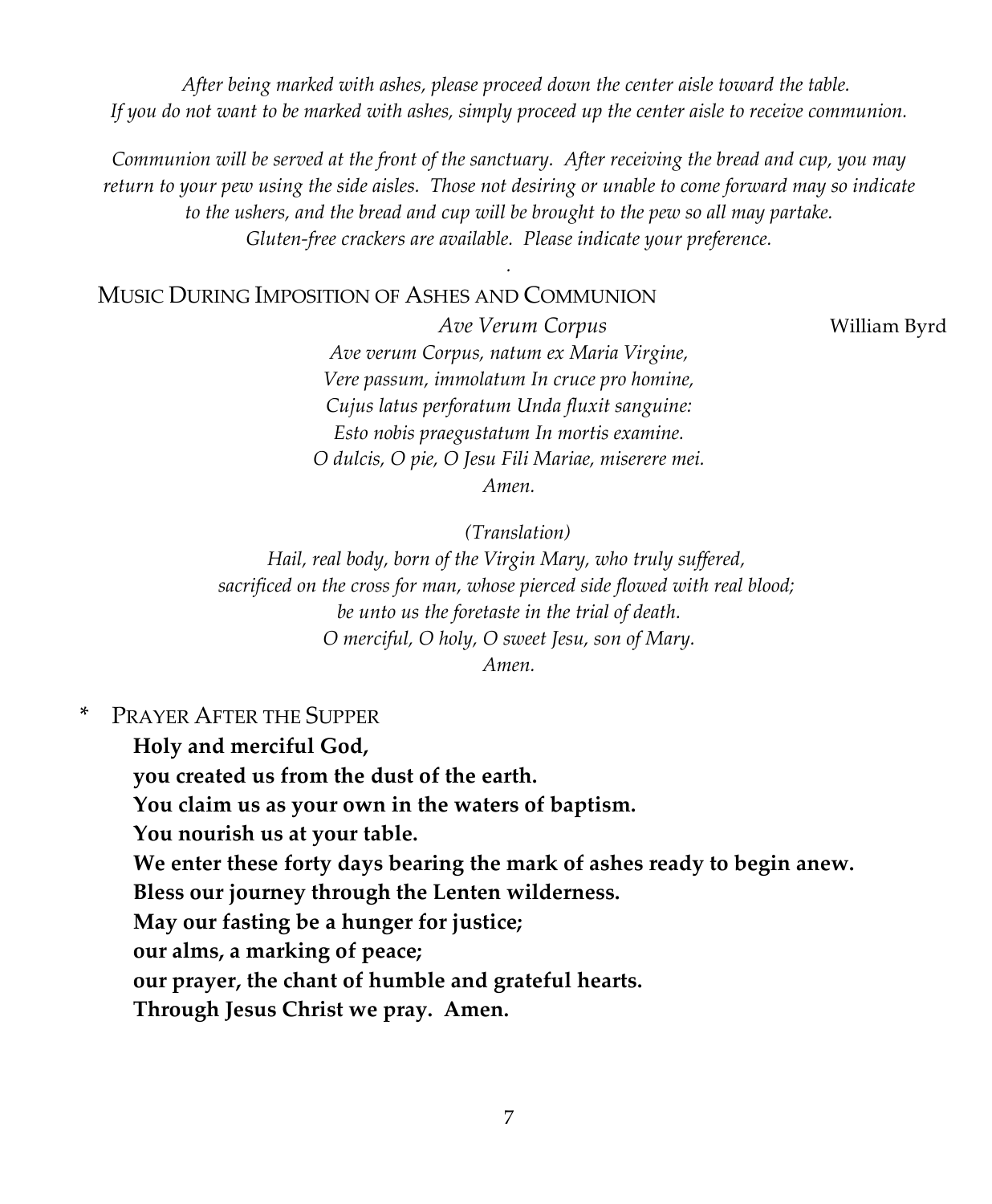# **SENDIN G**

\* HYMN *Lord, Who Throughout These Forty Days* GG 166

ST. FLAVIAN

\* CHARGE AND BENEDICTION

\*\*\*\*\*\*\*\*\*\*

**FIRST SUNDAY IN LENT – MARCH 6** - 11:00 a.m. Sacrament of the Lord's Supper 9:30 a.m. Christian Education

\*\*\*\*\*\*\*\*\*

# **JOIN US FOR THE LENTEN STUDY – MARCH 6-7 "NEW WINE IN NEW WINESKINS: EXPLORING CHRISTIANITY'S IDENTITY AND AGENCY IN THE DAILY LIFE OF GLOBAL SOUTH CHRISTIAN COMMUNITIES"**

Lewinsville welcomes Dr. Carlos Cardoza-Orlandi, the Frederick E. Roach Professor of World Christianity in Baylor University's department of religion. An interdisciplinary scholar and historian in the fields of world Christianity and mission studies, Dr. Cardoza researches interpretations of the Christian movement around the world on both institutional and popular levels, the socio-cultural interplay between Christians and other faiths and more.

Because of planning complications due to the pandemic, this year's Lenten study will be a mix of recordings and live interaction with the speaker over ZOOM held on **Sunday** 



**morning, March 6 at 9:30 a.m.; Sunday evening, March 6 at 6:00 p.m. and Monday evening, March 7 at 7:30 p.m.** 

**Biblical Text:** *"And no one puts new wine into old wineskins; otherwise, the new wine will burst the skins and will be spilled, and the skins will be destroyed. But new wine must be put into fresh wineskins."* **Luke 5:37-38**

**SUNDAY, March 6 at 9:30 a.m.**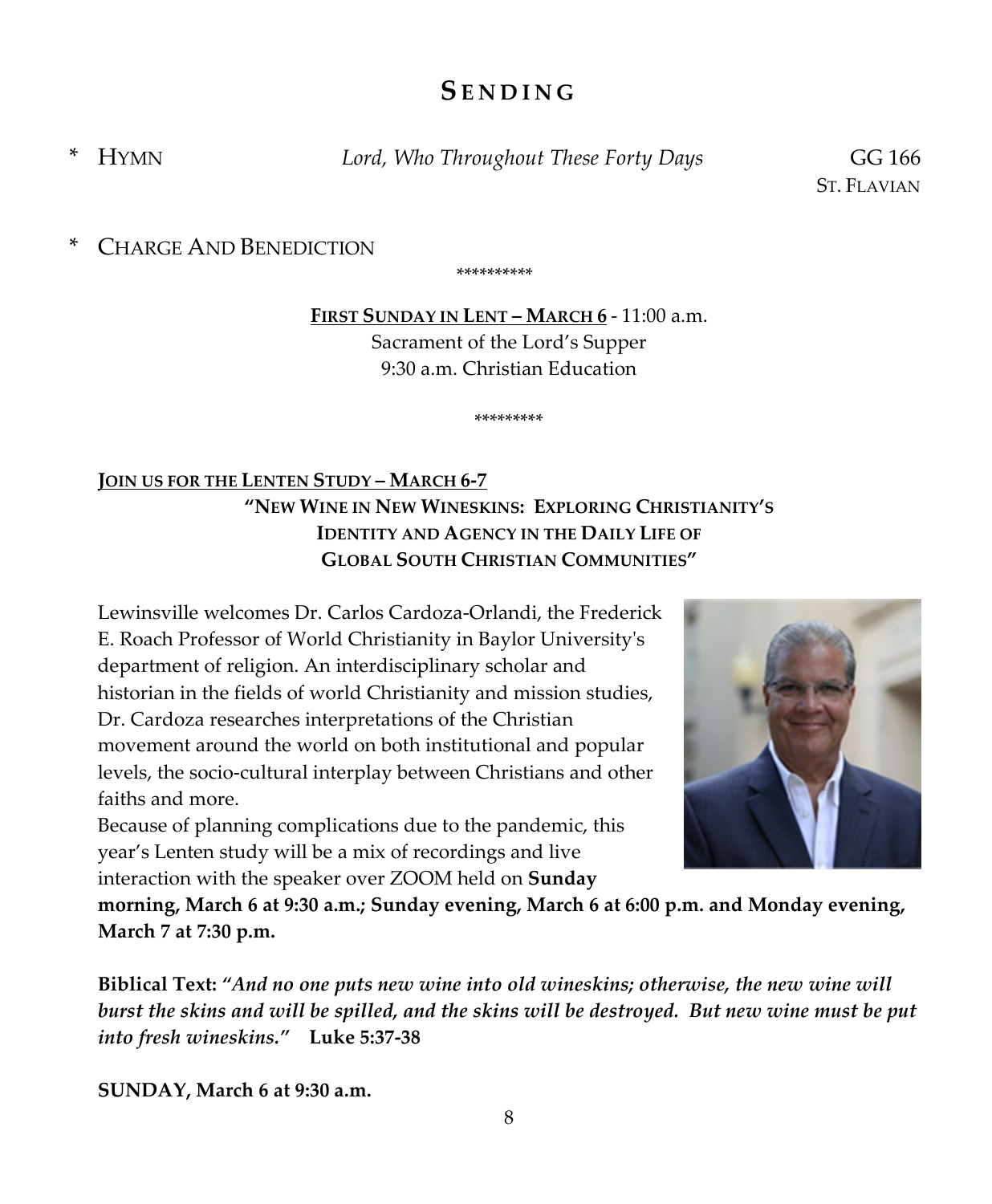**First Recorded Lecture: "The New Wine: What is "New" about Christianity in the Global South?" from the Essay: "Reflecting on Pentecost in the United States in Light of World Christianities"** (This essay will introduce some of the characteristics of World Christianity. **[CLICK HERE](https://www.lewinsville.org/events/lenten-studies-2022/)** for the essay.) **<https://us02web.zoom.us/j/84720056355?pwd=YmZUdzY0Q29ENVNDdXgyc3FUSXdYQT09>** Meeting ID: 847 2005 6355 Passcode: 787280 Dial by your location 301 715 8592 US (Washington DC) **Sunday, March 6 at 6:00 p.m. Second Recorded Lecture: "Would you like to taste the new Wine?" Christianity and the Daily-Life Relationship with Mystery <https://us02web.zoom.us/j/89260768898?pwd=QUc3WE5XQVpYRExqK1A5VUhBYllZZz09>** Meeting ID: 892 6076 8898 Passcode: 071278 Dial by your location 301 715 8592 US (Washington DC)

**Monday, March 7 at 7:30 p.m.**

**Third Recorded Lecture: "Should we keep this wine in our winery?" An Invitation to Re-Discover Mystery from World Christianity Christians to Global Christianity Christians <https://us02web.zoom.us/j/87631646862?pwd=YUN3blBpQk9keDRRMEZ4R0JqcEUwZz09>** Meeting ID: 876 3164 6862 Passcode: 974733 Dial by your location 301 715 8592 US (Washington DC)

**All lectures will be held by Zoom.**